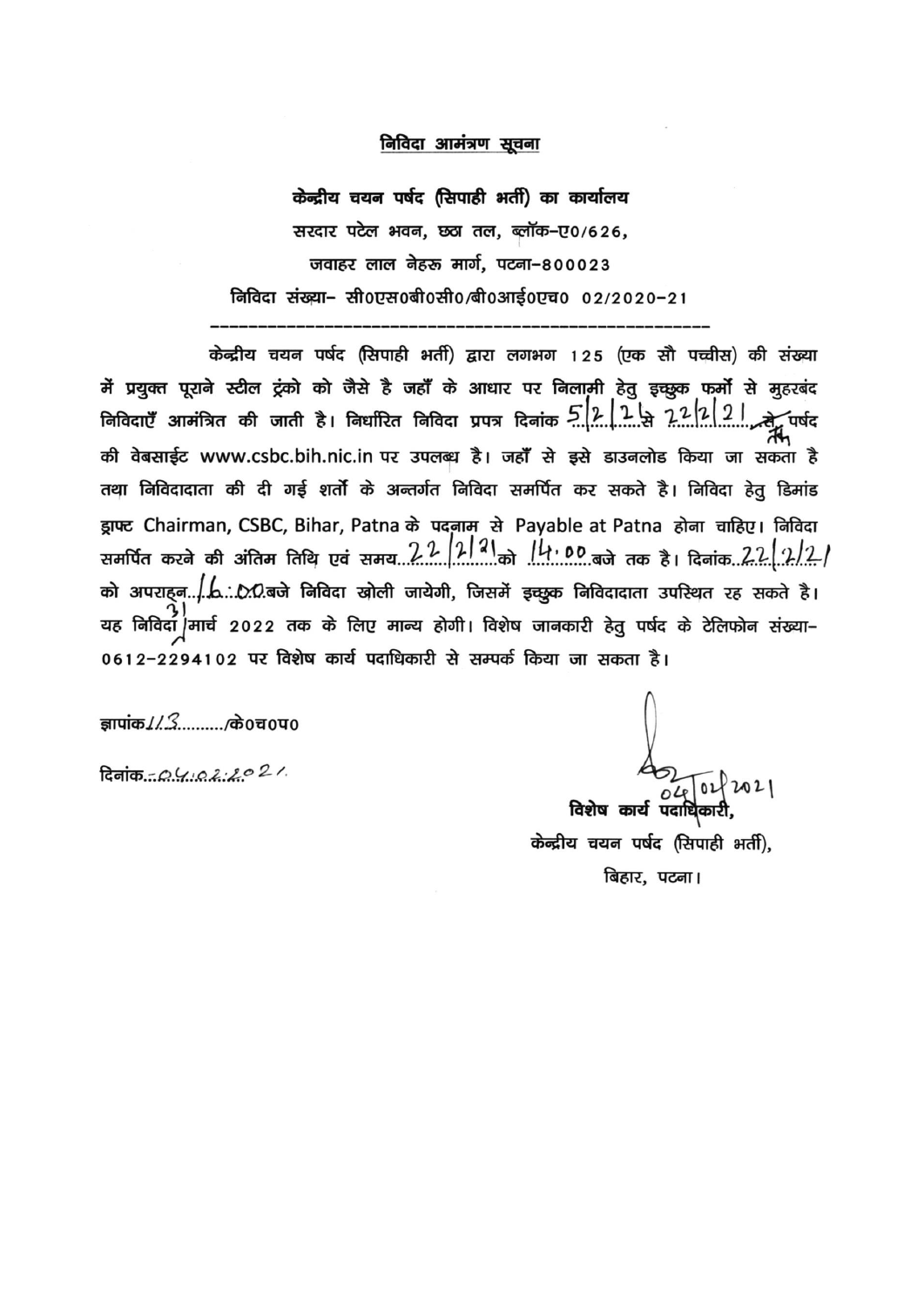**TENDER NO. 02/2020-21** 

# **Central Selection Board of Constable**

**Sardar Patel Bhawan, 6th Floor, Block-A/626, Jawaharlal Nehru Marg, Patna-800023. Telephone No.– 0612-2294102, Website: www.csbc.bih.nic.in** 

**Tender Document** 

**For** 

**Disposal of Old Steel (Iron) Trunks** 

**[PRICE RS.500/-]**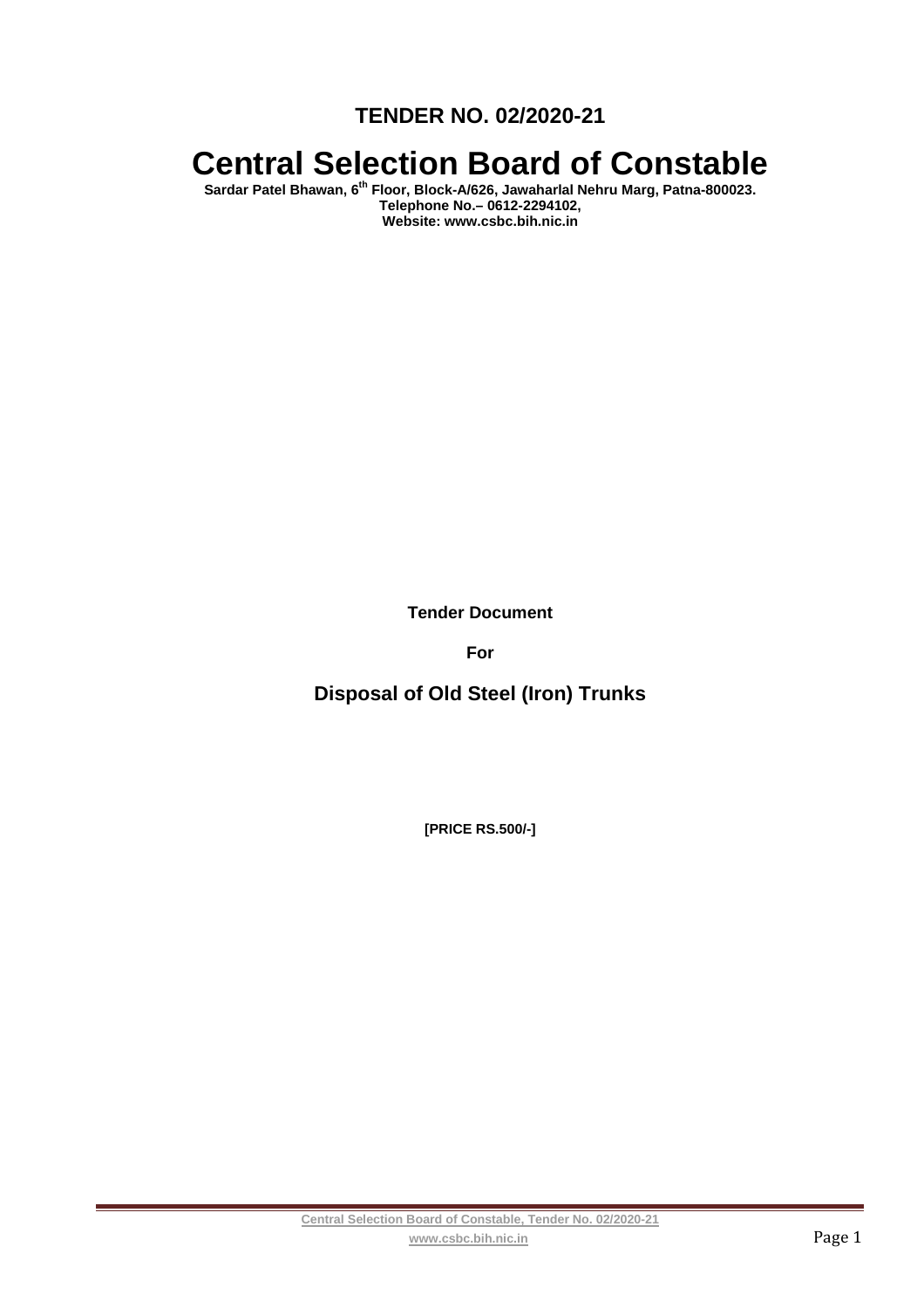| <b>Tender Reference</b>             | No. CSBC/BIH-02/2020-21 Dated-<br>04/02/2021 |  |
|-------------------------------------|----------------------------------------------|--|
| <b>Price of Tender Document</b>     | RS. 500/- (Non-refundable)                   |  |
|                                     | (Rupees Five hundred Only)                   |  |
| <b>EMD</b>                          | Rs. 10,000/- (Rupees Ten Thousand<br>Only)   |  |
| <b>Period of Download of Tender</b> | 05.02.2021 to 22.02.2021(10.00hrs to         |  |
| <b>Document</b>                     | 13.00hrs) (On working days only)             |  |
| Last Date and Time for receipt of   | 13.00 Hr. on Dt. 22.02.2021                  |  |
| <b>Tender offers</b>                | Venue - Office of the CSBC at Qtr.no.-8,     |  |
|                                     | Back Harding Road, Patna.                    |  |
|                                     |                                              |  |
| Time and Date of Opening of         | 14.00 Hrs on Dt. 22.02.2021                  |  |
| <b>Technical Offers</b>             | Venue - Office of the CSBC at Qtr.no.-8,     |  |
|                                     | Back Harding Road, Patna.                    |  |
|                                     |                                              |  |
|                                     |                                              |  |
| Place of Opening Tender Offers      | Central Selection Board of Constable, at     |  |
|                                     | Qtr.no.-8, Back Harding Road, Patna.         |  |
|                                     |                                              |  |
| Address for Communication           | Officer-on-Special Duty,                     |  |
|                                     | Central Selection Board of Constable,        |  |
|                                     | Qtr.no.-8, Back Harding Road, Patna.         |  |
|                                     |                                              |  |
| Contact Telephone & Fax Numbers     | Telephone No.-                               |  |
|                                     | 0612-2233711                                 |  |
|                                     | Fax No.-0612-2233711.                        |  |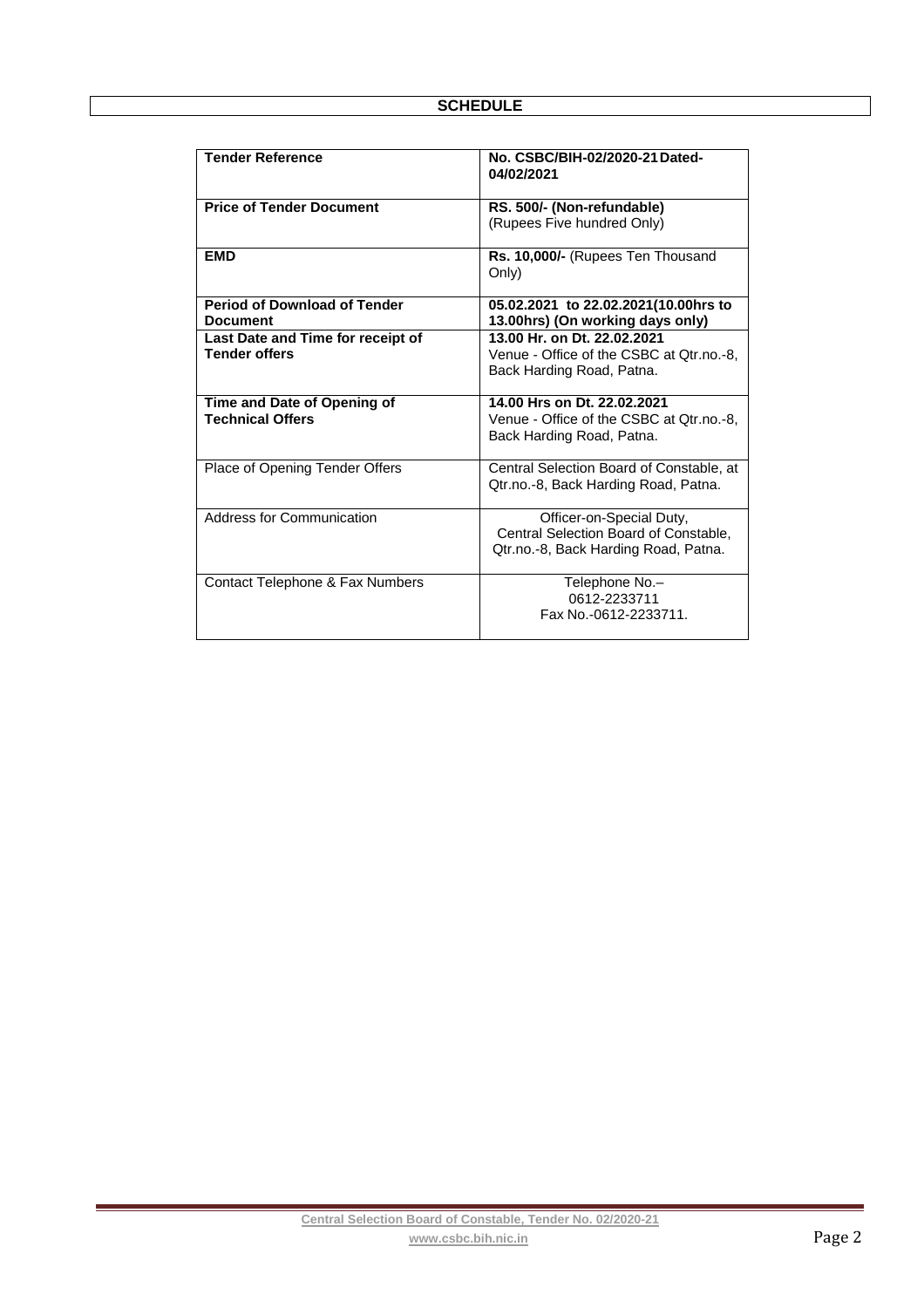#### **Introduction**

The office of Central Selection Board of Constable (CSBC) intends to **dispose of about 125 Old/Used Steel (Iron) Trunks**. The quantity of trunks mentioned above may increase or decrease.

**2.** Interested firms are requested to send the bids for the above mentioned work as per the terms and conditions of the Notice Inviting Tender (NIT) mentioned below which may be perused and understood before quoting the rates.

**3** The tender document is available for download from the Official website of CSBC i.e.www.csbc.bih.nic.in during the period as mentioned in Schedule of this Tender Document. **Bidders who download the tender document from the website will need to provide a Demand Draft of Rs.500 (Rupees Five Hundred only) as Non-refundable Processing Fee drawn in favour of Chairman, Central**  Selection Board of Constable payable at Patna at the time of submission of bid. Only those Tender offers shall be accepted for evaluation which are accompanied by non-refundable Tender Fee of Rs.500/- (INR Five Hundred Only) in the form of Demand Draft.

**4.** Instructions to Bidders and Terms & Conditions of this tender are given in **Annexure-1** and **Annexure-2** respectively.

**5. The tender may be submitted in separate sealed covers in the format, as given in Annexure – 3 (Technical Bid) and Annexure –4 (Financial Bid) duly filled in fully in all respect along with tender document, signed and stamped on each page up to 13.00hrs on or before 22.02.2021 addressed to Officer-on-Special Duty, Central Selection Board of Constable, Qtr, No.- 8, Back Harding Road, Patna (Bihar). The envelope containing the quotation may be superscripted as "QUOTATION FOR DISPOSAL OF OLD STEEL (IRON) TRUNKS" and must be sealed separately. If both Annexure –3 (Technical Bid) and Annexure –4 (Financial Bid) are not sealed separately, the bid will be rejected without opening. The Technical bids will be opened the same day at 14.00 hrs.in the presence of such of tenderers or their authorised representatives who may wish to be present on the occasion.** 

The materials offered for disposal is Ex-Godown and on 'AS IS WHERE IS & WHAT IS BASIS'.

**The purchaser may inspect the materials (Old Steel/Iron Trunks) on any working day between 10:00 A.M. to 01:00 P.M. from 05.02.2021 to 22.02.2021 by prior appointment** to satisfy themselves about the quality & condition of the materials offered. No complaint whatsoever will be entertained after the tenders are submitted or before or after the materials are lifted. No request for inspection after submission of the tender will be accepted.

The bidders are requested to submit Tender in the Tender Box kept in the office of Central Selection Board of Constable at Qtr, No.- 8, Back Harding Road, Patna (Bihar). Tenders may be sent by Speed Post/Registered Post as well on the above mentioned address.Quotation by fax and e-mail will not be accepted.

**6**. Chairman, Central Selection Board of Constable reserves the right to accept or reject any or all the tenders without assigning any reason thereof.

**7. For any queries the potential buyers may contact the "Enquiry Cell" formed for this purpose in Sri Sai Tara complex.**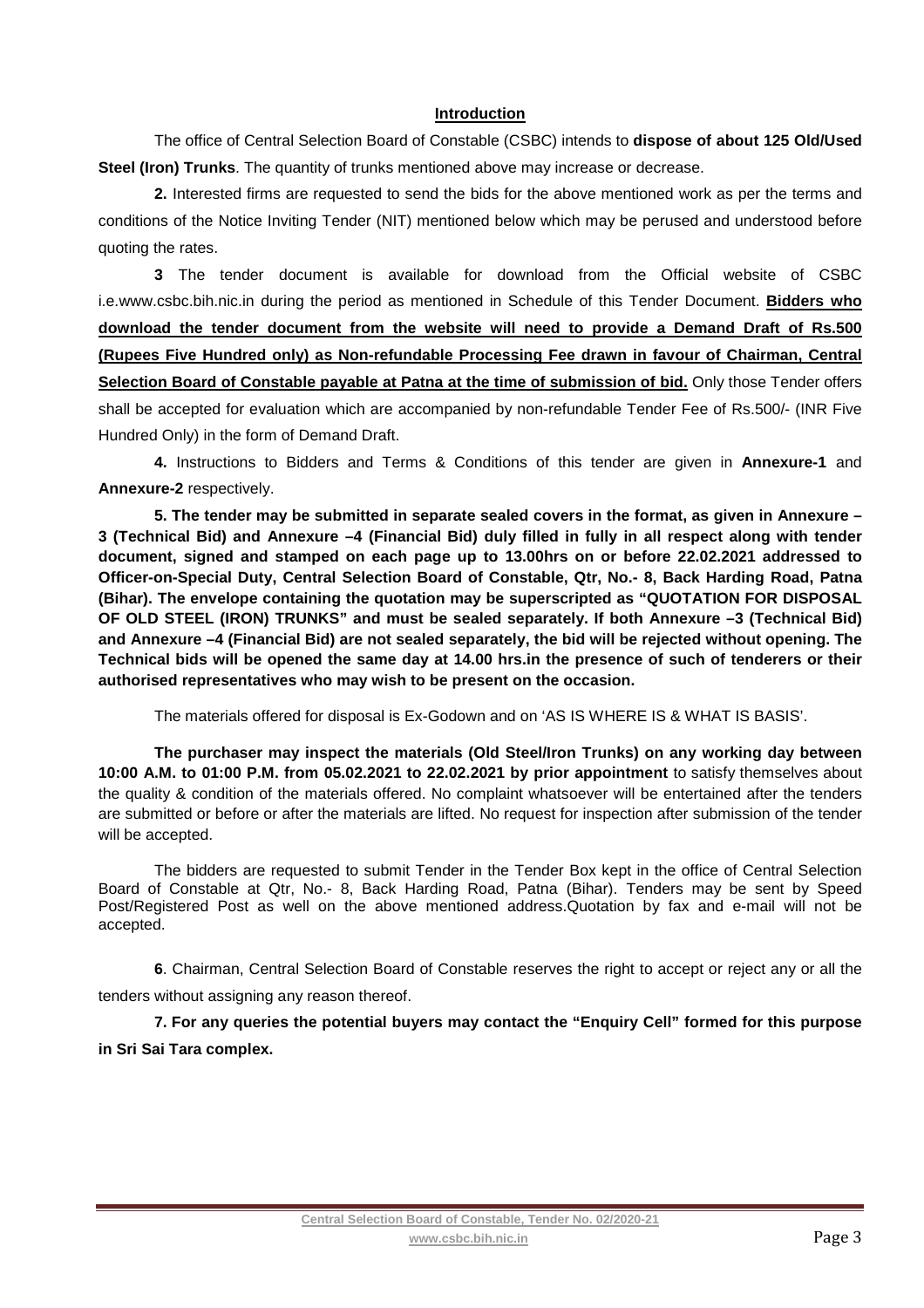# **Annexure-1 INSTRUCTION TO BIDDERS**

- **1.1.** The quotation should be accompanied by a Bid Security (Earnest Money Deposit) of Rs.10,000/- (Rupees Ten Thousand only), and non-refundable Processing fee of Rs.500/- (Rupees Five Hundred only) payable to "Chairman, Central Selection Board of Constable, Bihar, Patna" through two separate Demand Drafts respectively. Bid Security and Processing fee shall not be accepted by way of cheque, cash, money order or Bank Guarantee. The quotation without Demand Draft of Bid Security and Processing Fee will be summarily rejected.
- **1.2.** Bid Security (Earnest Money Deposit) will be forfeited if the bidder withdraws his bid after the date of opening of quotation.
- **1.3.** Quotations received late will not be considered and returned unopened.
- **1.4.** Form of organisation, whether Partnership or Proprietary or Limited Company must be clearly mentioned in the quotation. If a Partnership firm, the Names & Addresses of the Partners and if a Limited Co., the names and addresses of the Directors and Registration Number may be expressly stated.
- **1.5.** Rates are required to be quoted as indicated in the Quotation form.
- **1.6.** Central Selection Board of Constable shall be under no obligation to accept the highest quotation or any other quotation and reserves the right of acceptance of the whole or any part of the quotation or portion of the quantity offered and the bidder shall accept the same at the rates quoted.
- **1.7.** Central Selection Board of Constable reserves the right to decrease or increase the quantity to be sold.
- **1.8.** Corrections, if any, must be attested. All amounts shall be indicated both in words as well as in figures. Where there is difference between amounts quoted in words and figures, amount quoted in words shall prevail.
- **1.9.** The bidders shall supply along with his quotation the name of his bankers as well as the latest income tax certificate.
- **1.10.** Canvassing in any form will disqualify the tenderer for the present tender or may be in future too.
- **1.11.** Conditional, ambiguous and incomplete bids will be summarily rejected
- **1.12.** Name and address of Dharam Kanta should be indicated in the offer.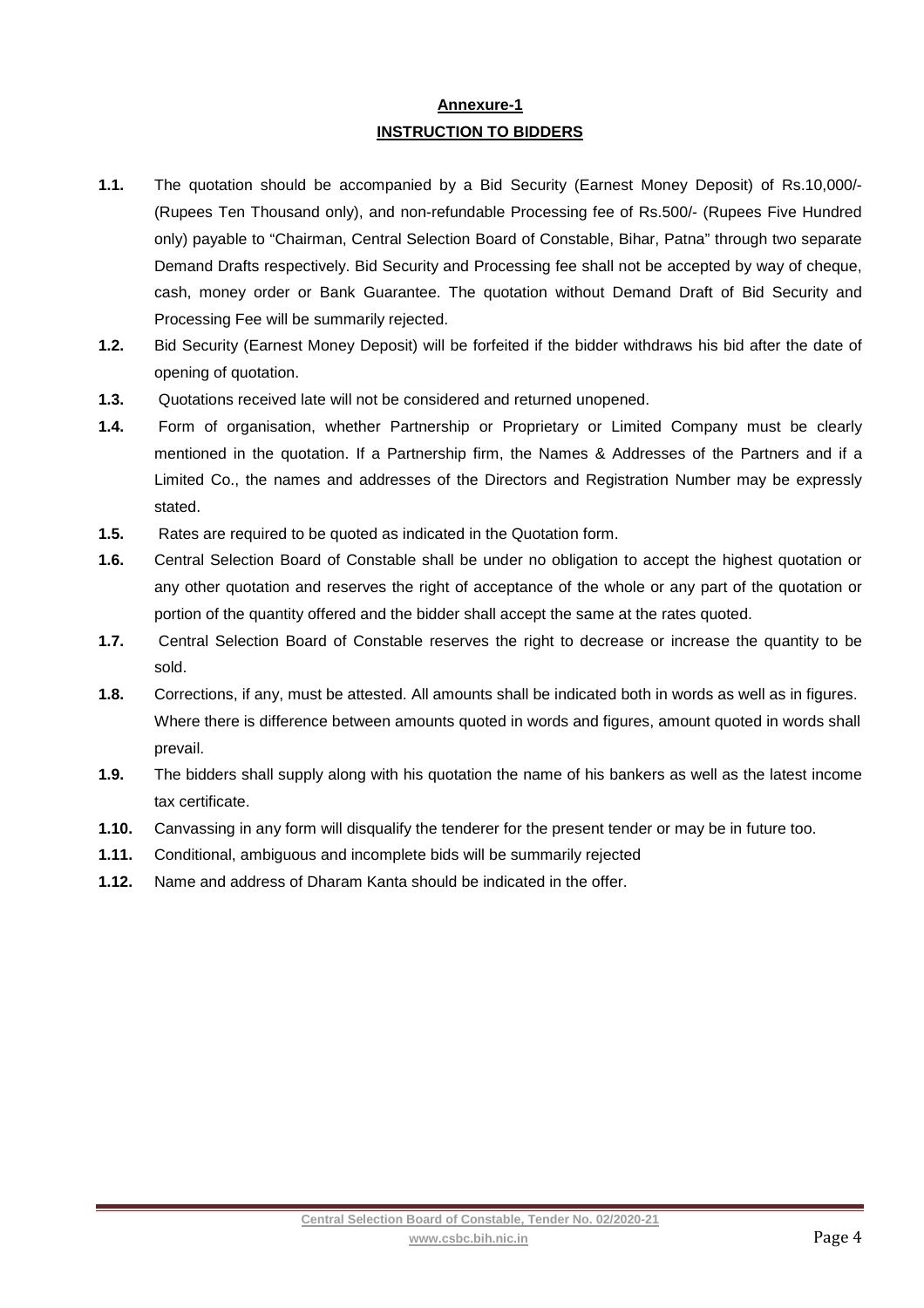#### **ANNEXURE-2**

#### **TERMS AND CONDITIONS OF THE TENDER**

#### **2.1. DEFINITIONS:**

- **(1)** The term 'Contractor' shall mean, the person, firm or Company with whom or with which the order for disposal of 'Old Steel (Iron) Trunks' is placed and shall be deemed to include the Contractor's successors, representatives, heirs, executors and administrators unless excluded by any express order.
- **(2)** The term 'Order' shall mean, the communication signed on behalf of Central Selection Board of Constable by an officer duly authorized intimating the delivery order on behalf of the Seller on the term and conditions mentioned or referred to in the said communication accepting the quotation or offer of the contractor for delivery of material.
- **(3)** The term 'CSBC' or 'Board' shall mean Central Selection Board of Constable.

#### **2.2. PRICES**

The prices should be in Indian Rupees..

## **2.3. CLEARANCE**

 **2.3.1** The contractor shall be responsible for the materials to be lifted within ten working days from the date of award letter.

 **2.3.2** In case the store is not lifted within the time specified as above, ground rent @ 0.2% of the total amount due will be charged per day from the purchaser for a further period of seven days. The material not so removed will be treated as abandoned lots and the EMD and other sums paid for the lot will be forfeited without any reference to the purchaser. For such abandoned lots, CSBC reserves the right to re-sell.

**2.3.3** The materials will be allowed to be lifted between 10:00 A.M. to 04:00 P.M. from the next day onwards of issue of the work order.

**2.3.4** The labour, transport and other arrangements for lifting the material from the premises of the Board will have to be made by the purchaser at their cost and responsibility.

**2.3.5** The Office of the Central Selection Board of Constable is situated at the address mentioned above and at **8,9,10 and11 Back Hardinge Road, Patna-800001**. The Vendor has to make arrangement for lifting of materials at Office situated at Back Hardinge Road.

**2.3.6** The material will be escorted to Dharamkanta / Weighing machine by the authorized officers of the Board in whose presence it will be weighed.

#### **2.4. EXTENSION OF TIME**

Extension of time may be granted only if failure on the part of the Contractor to lift the material in proper time shall have arisen from any cause which the Board may consider to be justified by circumstances of the case.

#### **2.5. PAYMENT**

- **(1)** The Contractor shall have to deposit in advance by Demand Draft an estimated amount as the Board may decide before lifting the materials.
- **(2)** The final payment as per weight determined at Dharam Kanta of material lifted is to be deposited within three days of the receipt of material.
- **(3)** Name and address of the Dharam Kanta should be submitted before lifting material.
- **2.6. ARBITRATION** All disputes in this regard are subject to jurisdiction of Patna Court.

#### **2.7. Award Criteria**

**(1)** The highest Bidder shall be calculated based on the basis of total cost as per the bill of quantity mentioned in the Financial Bid Document (Annexure-4)

**(2)** The bidder whose commercial offer has been determined to be highest will be selected and awarded the contract.

> **OSD, Central Selection Board of Constable, Bihar, Patna.**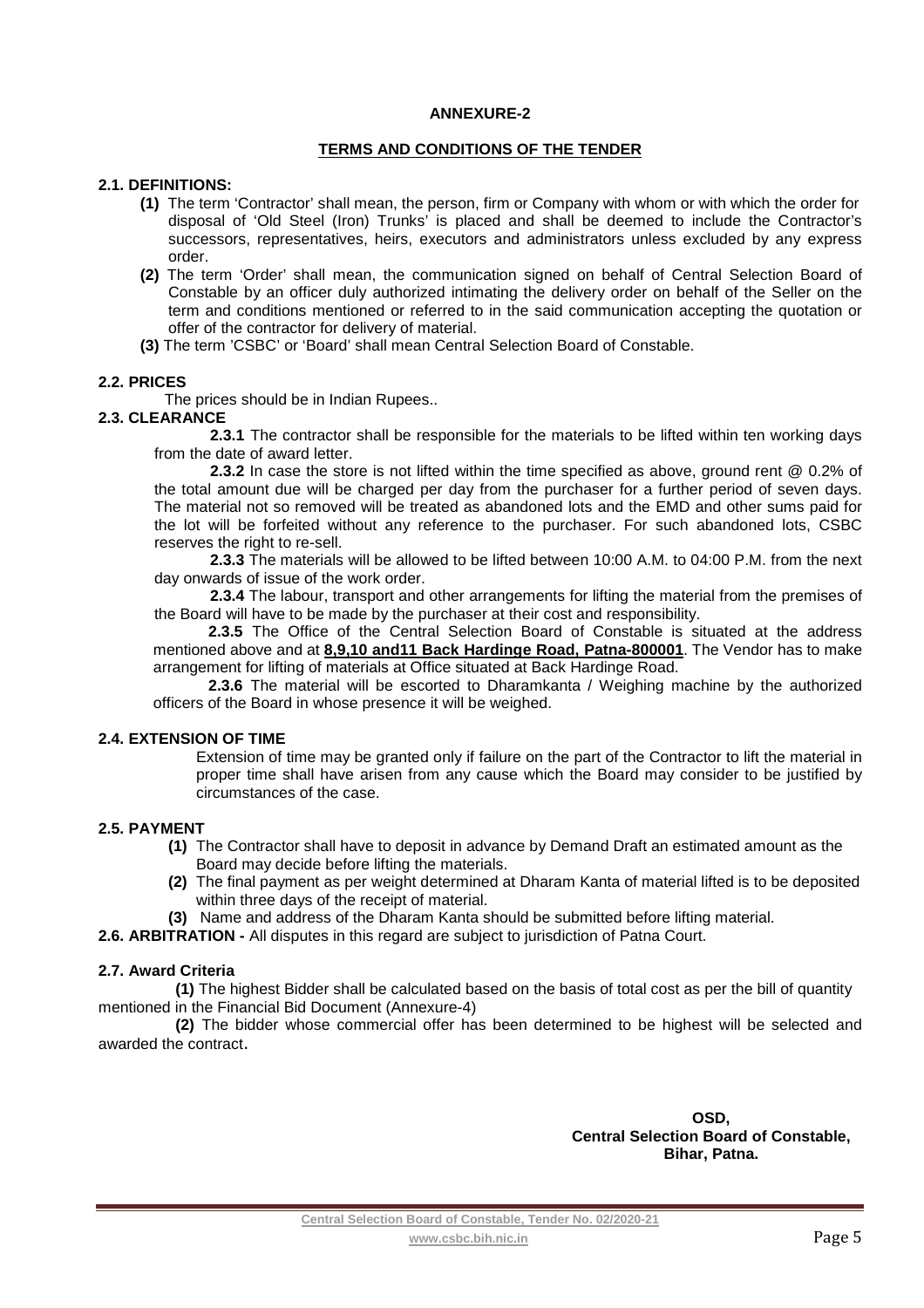#### **FORMAT FOR FURNISHING BIDS FOR THE DISPOSAL OF OLD STEEL (IRON) TRUNKS IN THE BOARD'S OFFICE Annexure –3 (Technical Bid)**

(To be sealed in a separate envelope)

#### Tender Reference No. and Date: CSBC/BIH-02/2020-21, Dated …………….. **(To be filled in by the Bidders)**

| 3. Telephone Nos.:                                                                                                    | 1. Office: | 2. Residence: |
|-----------------------------------------------------------------------------------------------------------------------|------------|---------------|
| 4. Names, Address, Telephone Nos., Mobile No.<br>email of responsible persons who<br>can be contacted in case of need |            |               |
| 5. Whether the Company/Organization is                                                                                |            |               |
|                                                                                                                       |            |               |
|                                                                                                                       |            |               |
|                                                                                                                       |            |               |
| 9. Details of EMD deposited: (a) Amount: Rs.10,000/-<br>(b) DD No.<br>Dated<br>(c) Bank on which drawn:               |            |               |
| 10. Details of Non-refundable DD deposited: (a) Amount: Rs.500/-<br>(b) DD No.<br>Dated<br>(c) Bank on which drawn:   |            |               |

#### **Declaration**

I ………………………………………………….. sole proprietor/Director/partner/authorized signatory having registered office at ……………………………………………..…………………… do hereby solemnly affirm and declare that I/we undertake to abide by all the rules and regulations of the State/Central Govt./Local Govt. with regard to sale and disposal of Old Steel (Iron) Trunks and shall be liable to any penalties that may accrue due to non-adherence of Terms & Conditions of the Tender.

**Signature …………………………...** 

**Dated: ………………… Seal of the Company ……………….** 

**Enclosures: (1)** Tender document duly signed and stamped on each page

- **(2)** Demand draft for Processing Fee
- **(3)** Demand draft for EMD
- **(4)** Name and address of Dharam Kanta
- **(5)** Name of the bankers of Bidder
- **(6)** Latest Income Tax Certificate
- **(7)** The authority of the person signing the quotation